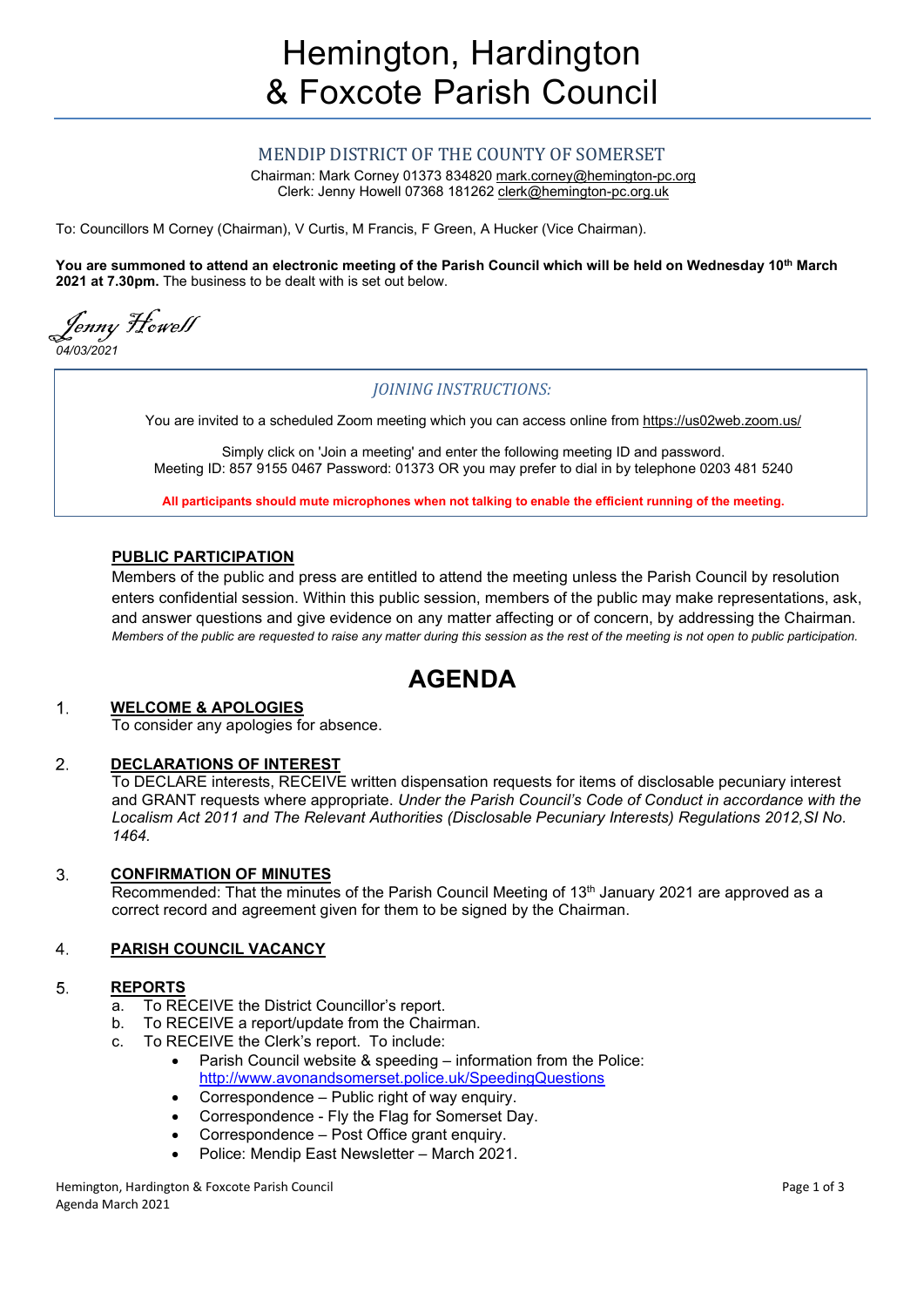- Mendip District Council: Calendar of Public Meetings 2021-2022.
- SALC: Local public rights of way network.

#### 6. PLANNING

- a. To note any planning decisions from MDC.
- b. To consider the following Planning Applications:

| <b>Planning Application</b> | Location                               | Proposal                                                                |
|-----------------------------|----------------------------------------|-------------------------------------------------------------------------|
| 2021/0405/HSE               | Mulberry House, High Street, Faulkland | Retrospective application to regularise<br>position property curtilage. |

c. Norton St Philip Neighbourhood Plan

Publication of further modifications to the Norton St Philip Neighbourhood Plan. Comments are invited on the proposed further modification. The consultation will run between Wednesday 3rd March 2021 and Wednesday 14th April 2021. Documents are available on the Council's website www.mendip.gov.uk/neighbourhoodplanning or available to view at the following locations:

#### $7.$ POST BOX TURNER'S TOWER

Request for the post box to be replaced. Update: Royal Mail are investigating.

#### $\mathsf{R}$ **HIGHWAYS**

- a. Measures to tackle speeding in the parish Actions in hand:
	- Meeting request with Neighbourhood Policing Team: PC Toni Lines and PCSO Daniel Beck.
	- To receive a report from the Chairman: latest AutoSpeed Watch data.
- b. Lorries in Laverton

This relates to email correspondence to Somerset County Council copying in the Parish Council reference lorries in Laverton. Chairman liaising with point of contact at Norton St Philip.

#### 9. TREE PLANTING INITIATIVE

Order withdrawn due to the late spring delivery (resolved February 2021 PCM). Please note: The Parish Council will need to re-apply for Autumn delivery. Application window for November deliveries from late-April (and it will remain open until late-August).

#### $10.$ **FINANCES**

a. To APPROVE the payment schedule for March 2021.

| <b>Cheque</b> | Paid to                                                                      | <b>Amount</b> |
|---------------|------------------------------------------------------------------------------|---------------|
| 1180          | Mrs J Howell                                                                 |               |
|               | Basic pay, phone, work from home expense, printer ink. Zoom<br>professional. | £303.78       |
| 1181          | <b>Faulkland Village Hall Committee</b>                                      |               |
|               | VillageGuard insurance for Faulkland Village Hall<br>$(1/6/20 - 31/5/21)$    | £691.99       |
| 1182          | Savills                                                                      | £125.00       |
|               | Faulkland Playing Field rental 25/03/2021 - 24/03/2022                       |               |
|               | . .                                                                          |               |

## Total payments for March 2021 **Example 2021** E1,120.77 **E**

b. To RECEIVE and APPROVE the latest financial statement. (Bank reconciliation to 31/02/2021 - £8,600.58).

c. To note VAT refund.

#### $11.$ INTERNAL AUDIT

To note arrangements for the 2020/21 internal audit.

#### $12.$ GRASS CUTTING CONTRACT

To consider a quotation from Idverde for the 2021/22 financial year (options of 1, 2 or 3yr contract supplied).